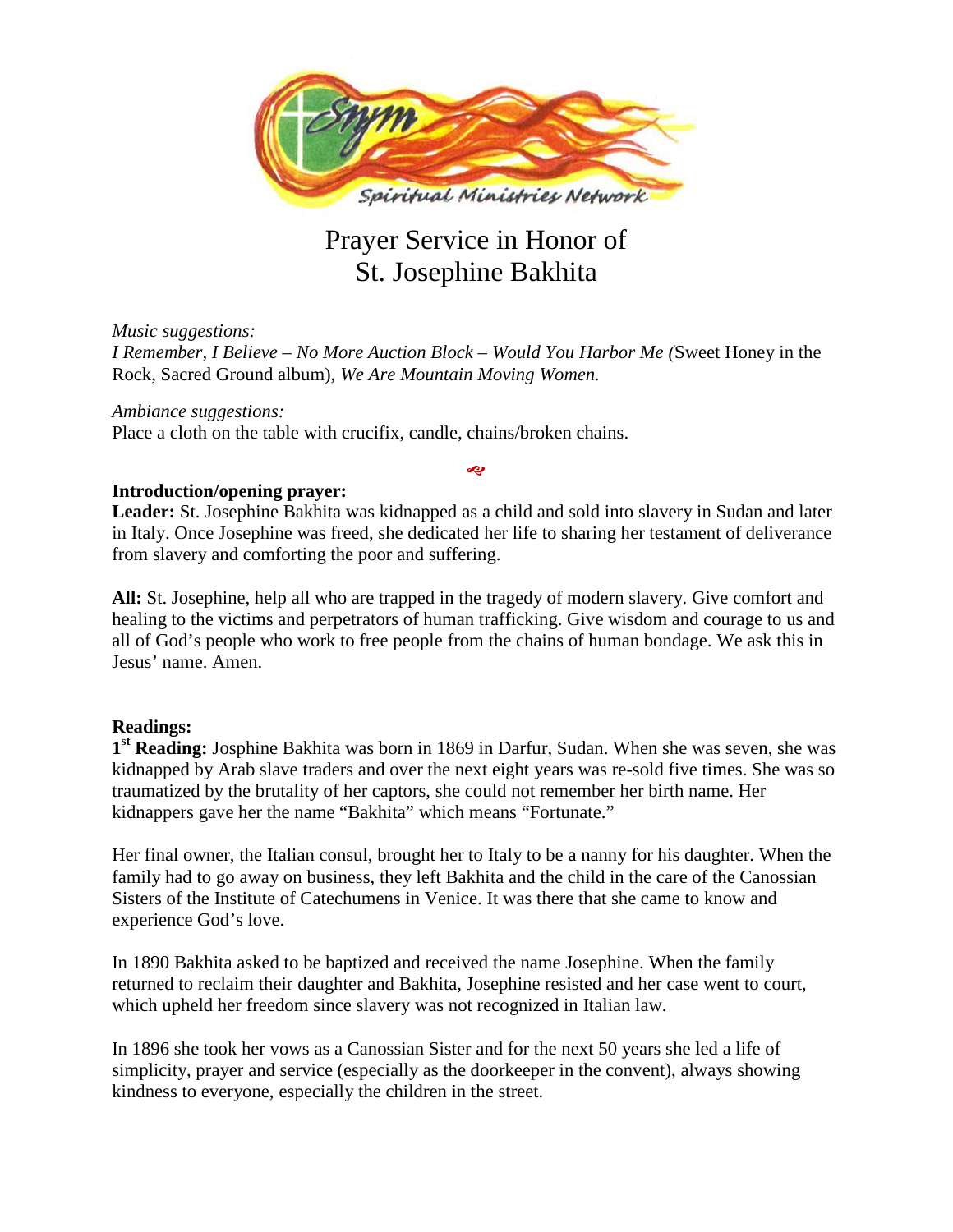In her final years she suffered from sickness and the haunting memories of the flogging and beatings she received whilst in slavery. Josephine Bakhita died in 1947 and in 2000 she was canonized – the first Sudanese ever to be proclaimed a saint. (Source: [www.catholicnews.org.uk\)](http://www.catholicnews.org.uk/)

# *Music could separate these two readings.*

2<sup>nd</sup> **Reading:** "I urgently appeal to all men and women of good will, and all those near or far, including the highest levels of civil institutions, who witness the scourge of contemporary slavery, not to become accomplices to this evil, not to turn away from the sufferings of our brothers and sisters, our fellow human beings, who are deprived of their freedom and dignity. Instead, may we have the courage to touch the suffering flesh of Christ, revealed in the faces of those countless persons whom he calls 'the least of these my brethren.'"

(Mt. 25:40, 45) Pope Francis, 2015 World Day of Peace

## **Reflection questions:**

- What encounter/experience/image has spoken to my heart from these readings?
- What have I done to open myself to the tragedy of modern slavery?
- What were some actions we were involved in against human trafficking?
- What support is needed to engage in education, advocacy and prayer relative to modern day slavery?

### **Time for reflection/sharing**

### **Intercessory prayers:**

Leader invites intercessory prayers. **R:** Josephine, give us courage.

### **Closing prayer:**

**All:** Since we tread along the same way, let us lend a hand to one another to help surmount the difficulties that present themselves.

Mother Marie Rose, SNJM



Prayer service created by: Carroll Ann Kemp, SNJM